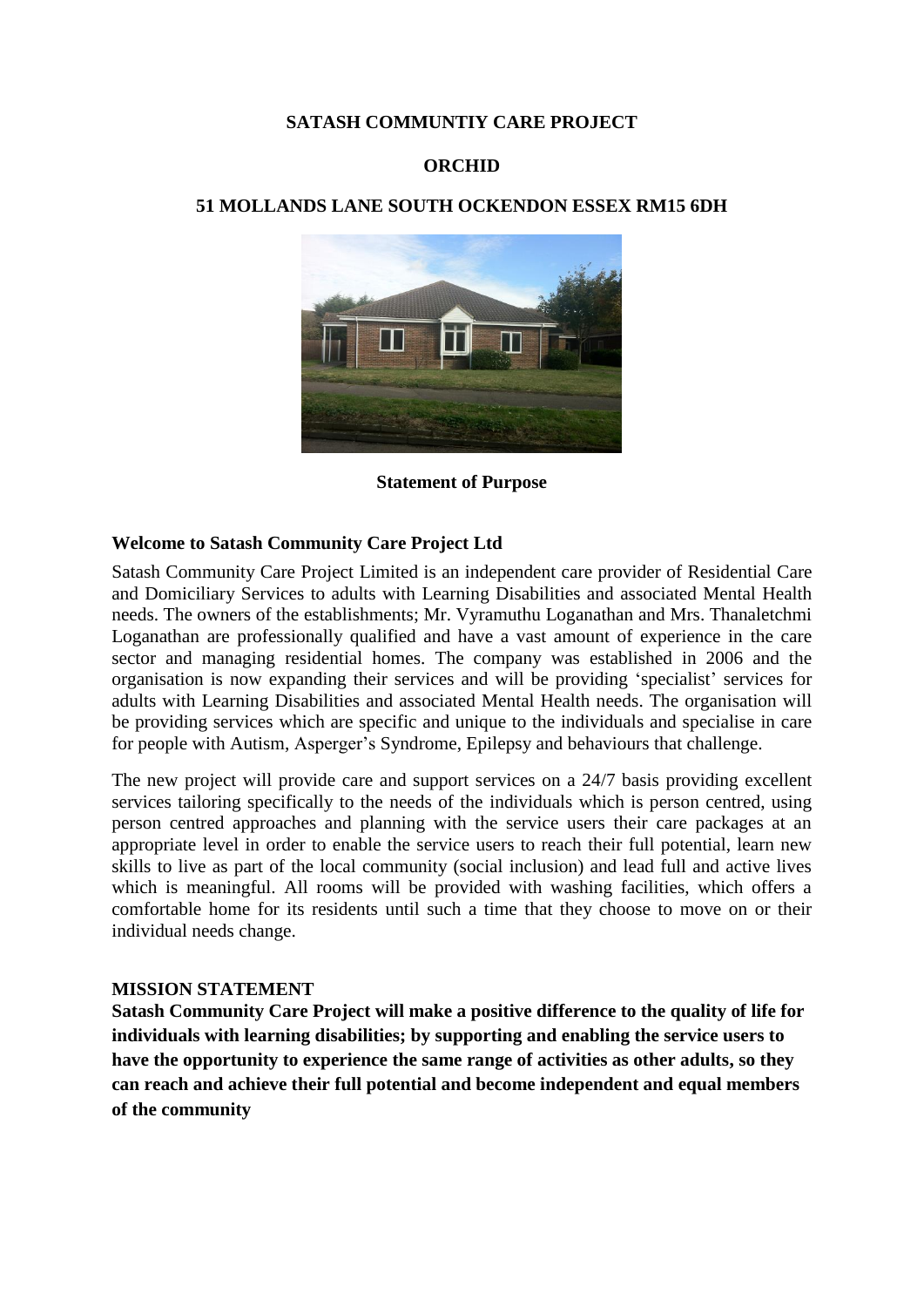### **Information about the Organisation**

*Full Name of Provider:*

Satash Community Care Project Limited (Organisation) is registered through 'Company House' by appointed accountants at (VKM Accountants - 25 Balham High Road, London, SW12 9AL). Company No: 5370263 / CQC Provider ID: 1-101645878

#### *The Director of Operations / Responsible Individual:*

Mr. Vyramuthu Loganathan [Logan@satashcommunitycare.com](mailto:Logan@satashcommunitycare.com) 07956 377298 109 -111 / 51-53 Mollands Lane South Ockendon Essex RM15 6DJ

Mrs. Thanaletchmi Loganathan (RMA) Secretary / Registered Manager [Letchmi@satashcommunitycare.com](mailto:Letchmi@satashcommunitycare.com) 07957 869620

Mr. Sathian Loganathan (Diploma level 5 Health & Social Care) Deputy Manager / Director of Finance [Sathian@satashcommunitycare.com](mailto:Sathian@satashcommunitycare.com) 07949 755104

Mrs. Asha Myuran (BA with Hons) Director of Human Resources [Asha@satashcommunitycare.com](mailto:Asha@satashcommunitycare.com) 07956 086570

#### **The Organisation runs the following Homes/Services:**

Satash Project 109-111 Mollands Lane South Ockendon Essex RM15 6DJ 01708 856592

Domiciliary Care Trinity Community Centre East Avenue Eastham London E12 6SG 0203 200 1047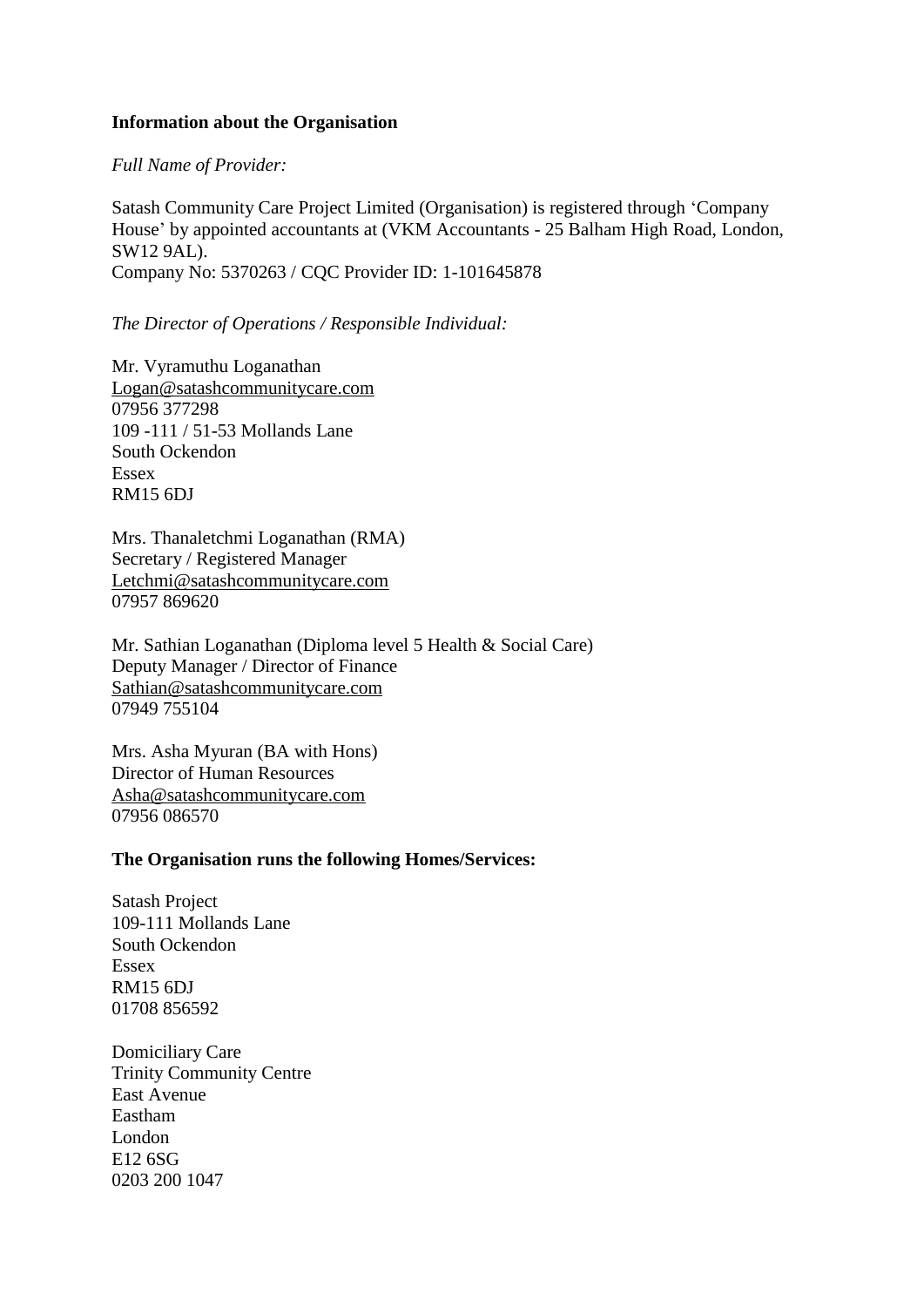# **Aims and Objectives**

The following statements reflect the values, principles and general aims and objectives of our care services:

- To focus on service users. We aim to provide personal care and support in ways which have positive outcomes for service users and promote their independence, provide active participation which is person centred and have person centred approaches.
- To ensure that we are fit for our purpose. We examine our operations constantly to ensure that we are successfully achieving our stated aims and purposes. We welcome feedback from our service users and their friends and relatives.
- To work for the comprehensive welfare of our service users. We aim to provide for each service user a package of care that contributes to his or her overall personal and healthcare needs and preferences. We will co-operate with other services and professionals to help to maximise each service user's independence and to ensure as fully as possible the services user's maximum participation in the community.
- To meet assessed needs. Before we provide services we ensure that a potential service user's needs and preferences are thoroughly assessed. We aim to ensure that the care the service provides meets the assessed needs of each service user, that needs are reassessed as frequently as necessary and that the care and support provided have the flexibility to respond to changing needs or requirements.
- To provide quality services. We are whole-hearted committed to providing top quality services and to continuous improvement in the level of the care we offer.
- To employ a quality workforce who is trained to meet the need of our service users and deliver high standards. Standards for our managers and staff are based on the National Occupational Standards for the Care Industry set by the National Training Organisation.
- To continue to work in partnership with our four local authorities. We also work in partnership with the NHS, who fully recognise and support our service. We have submitted yearly financial accounts to HMRC and Company House. Since 2006 we have successfully managed to sustain full occupancy of both our Homes, which has secured a viable financial income for the expansion.

# **Service Description**

The bungalow is a semi-detached property and is located on Mollands Lane in South Ockendon, Essex, within a small village. There are excellent transportation links to Lakeside Shopping Centre, Grays Town Centre and Central London. The main underground (tube) station is situated less than 2 miles away in Upminster. The bungalows are situated in a semirural area on the edge of the green belt but within easy access of all local amenities. Local transport is easily accessible i.e. buses, trains (C2C over ground rail services) and taxis, all of which are less than a mile from the home. The bungalow has a large garden to both the front and the back which are secluded and private with ample space for car parking.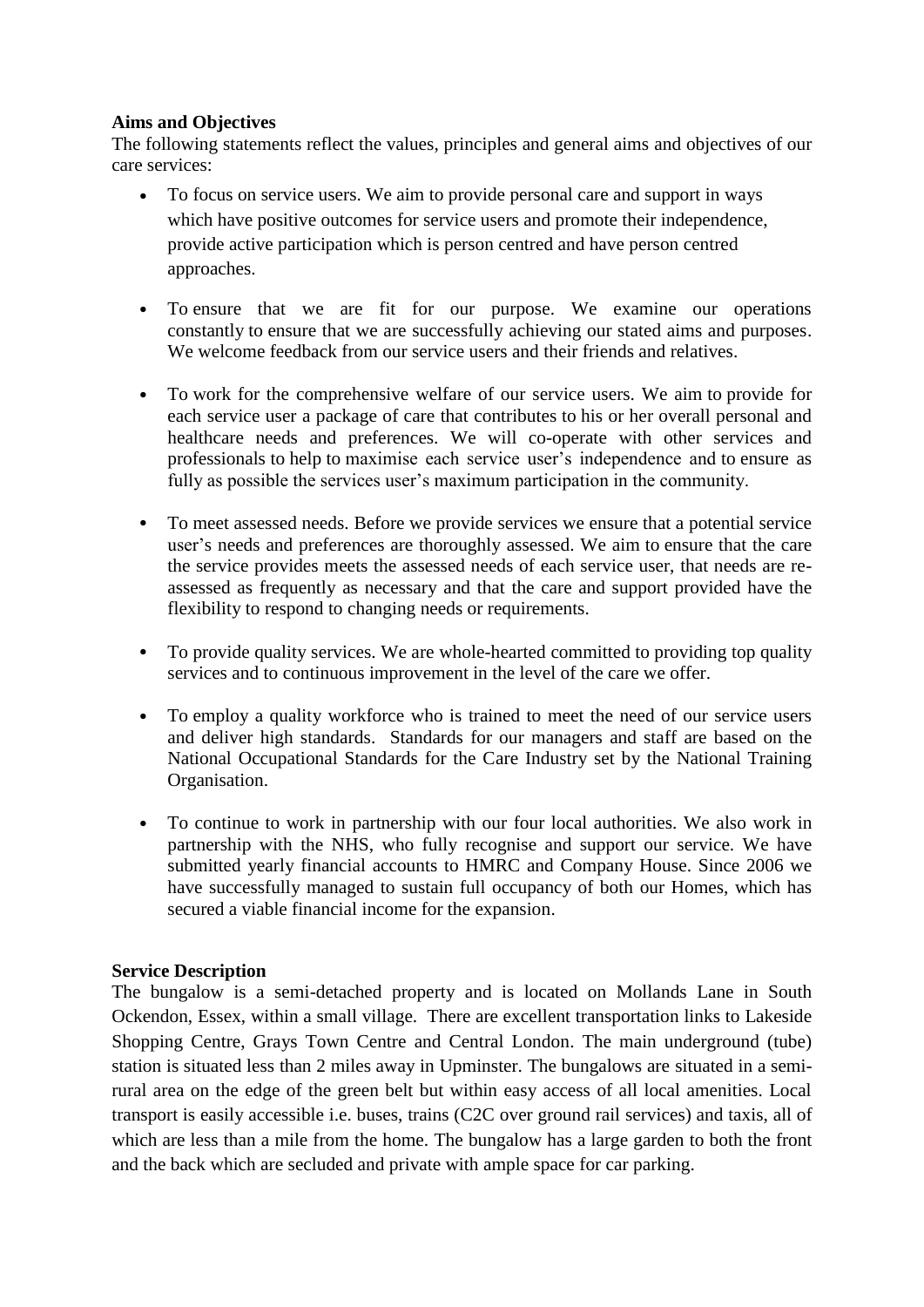# **The home is equipped with the following facilities:**

- The home has 4 bedrooms with individual washing facilities to all bedrooms
- Communal living room
- Dining room
- A large shared bathroom
- A large shared wet room
- Communal kitchen
- 3 toilet facilities (including a separate staff toilet facility)
- Study / office
- The home is equipped with a fire alarm system / full central heating system
- There is a laundry / utility room, a COSHH storage area, a linen store and secure medication storage room
- All windows are double glazed and have been fitted with safety catches
- Fire doors and extinguishers are regularly inspected and meet all regulatory requirements
- There is ample parking for staff, visitors and visiting therapeutic services

### **Service Users Accommodated**

The home will accommodate 4 adults 18 years of age and above both female and male.

# **Service User Plan of Care**

At the time of a new resident's admission to the home we work with the service user and their family, friend or representative if appropriate, to draw up a written plan of the care we will aim to provide. The plan sets out objectives for the care and how we hope to achieve those objectives, and incorporates any necessary risk assessments. Initially service users care plans will be reviewed once a month and thereafter every 3 months. We review each person's plan together, setting out whatever changes have occurred and need to occur in future. From time to time further assessments of elements of the person's needs are required to ensure that the care we are providing is relevant to helping the resident achieve their full potential. Every resident has access to their plan and is encouraged to participate as fully as possible in the care planning process.

### **Rooms in the Home**

Orchid has 4 bedrooms with washing facilities for residents, of which all are for single occupation. All rooms will be furnished with quality furniture and fittings and will be decorated ready for occupancy. Service Users will be able to personalise their rooms once placement has been agreed. All personal electronic gadgets will need to be checked first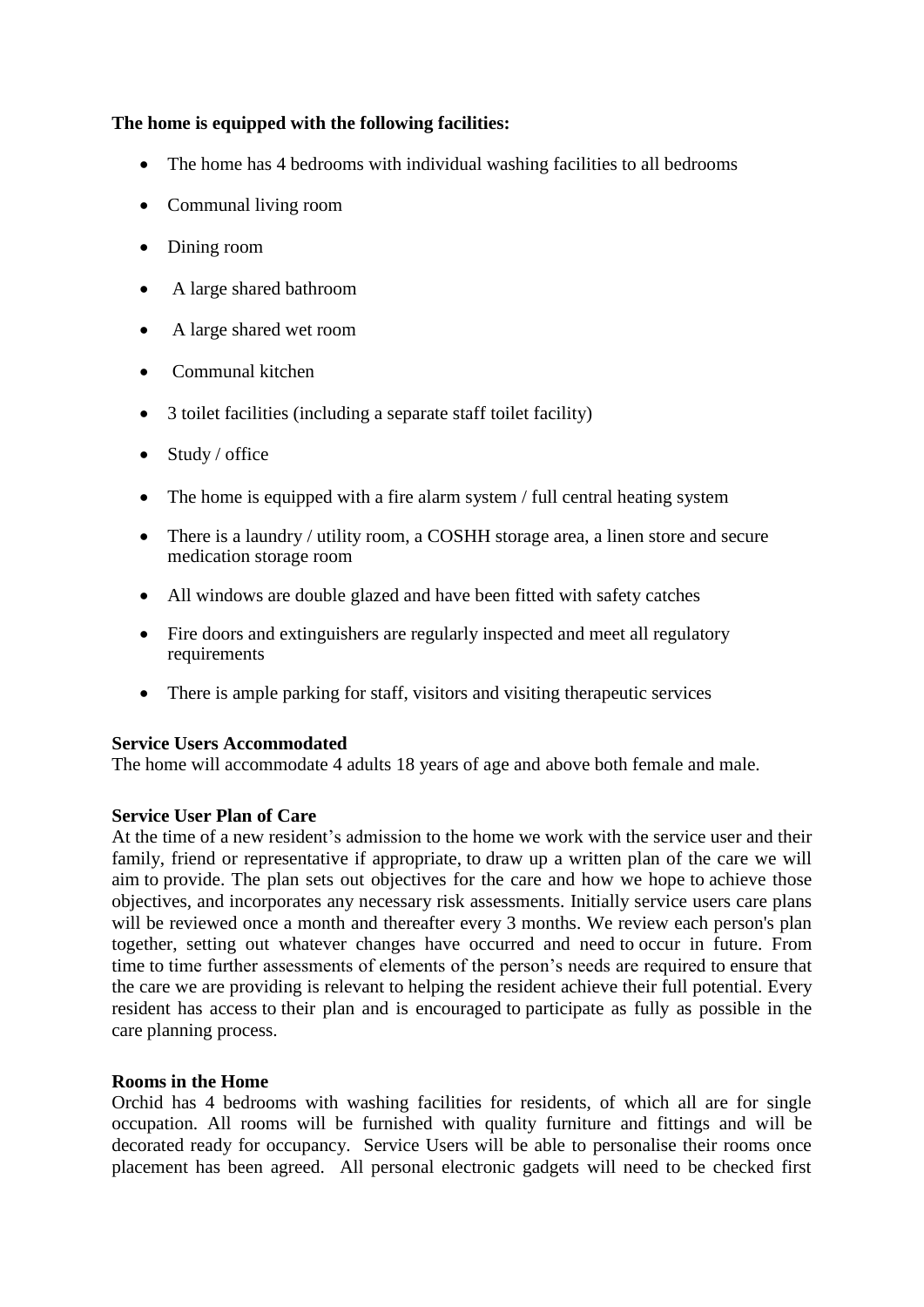(PAT tested) to comply with health and safety laws and regulations prior to use. In addition there are some areas of the home which are generally for staff use only as follows:

**Office** 

# **Therapeutic Techniques**

The home can offer the following specific therapeutic techniques to assist in the wellbeing of our service users such as:

- Massage
- Beauty services
- Foot care / Chiropody services
- Aromatherapy
- Befriending
- Television
- DVD
- Board Games
- $\bullet$  1:1 work
- Painting, Arts and Crafts
- Meeting up with family and friends

All therapeutic work will be carried out to high standards and by qualified professionals who will build and develop a therapeutic relationship with the individuals.

### **The Range of Needs met**

The home aims to provide a service for adults with learning disabilities and associated mental health needs. The home will ensure that each service user will be assessed holistically to have his/her needs met within the services and care package the home can and will be providing.

### **Residents requiring Nursing Care**

We will not be registered as a nursing home, so therefore no nursing care can be provided in the home. Any minor nursing care needs will be supported through the community nurses, however if and when the needs change for long term nursing care then service users' needs will be reviewed and facilitated for them to move on.

### **Admissions**

Under government regulations, potential residents must have their needs thoroughly assessed before entering a home; this is intended to provide each service user with the best possible information on which to make an informed choice about their future.

For potential residents who are already in touch with a social service or social work department, the initial assessment will be undertaken as part of the care management process, but we also need to assure ourselves and the service user that this particular home is suitable for them. For potential residents who approach the home direct, appropriately trained staff will make a full assessment of need calling, with the service user's permission, on specialist advice and reports as necessary.

The assessment will cover the range of health and social needs set out in Care Quality Commission guidance. All information will be treated confidentially. The assessment process helps the home's staff to be sure that the home can meet a potential resident's requirements and to make an initial plan of the care we will provide.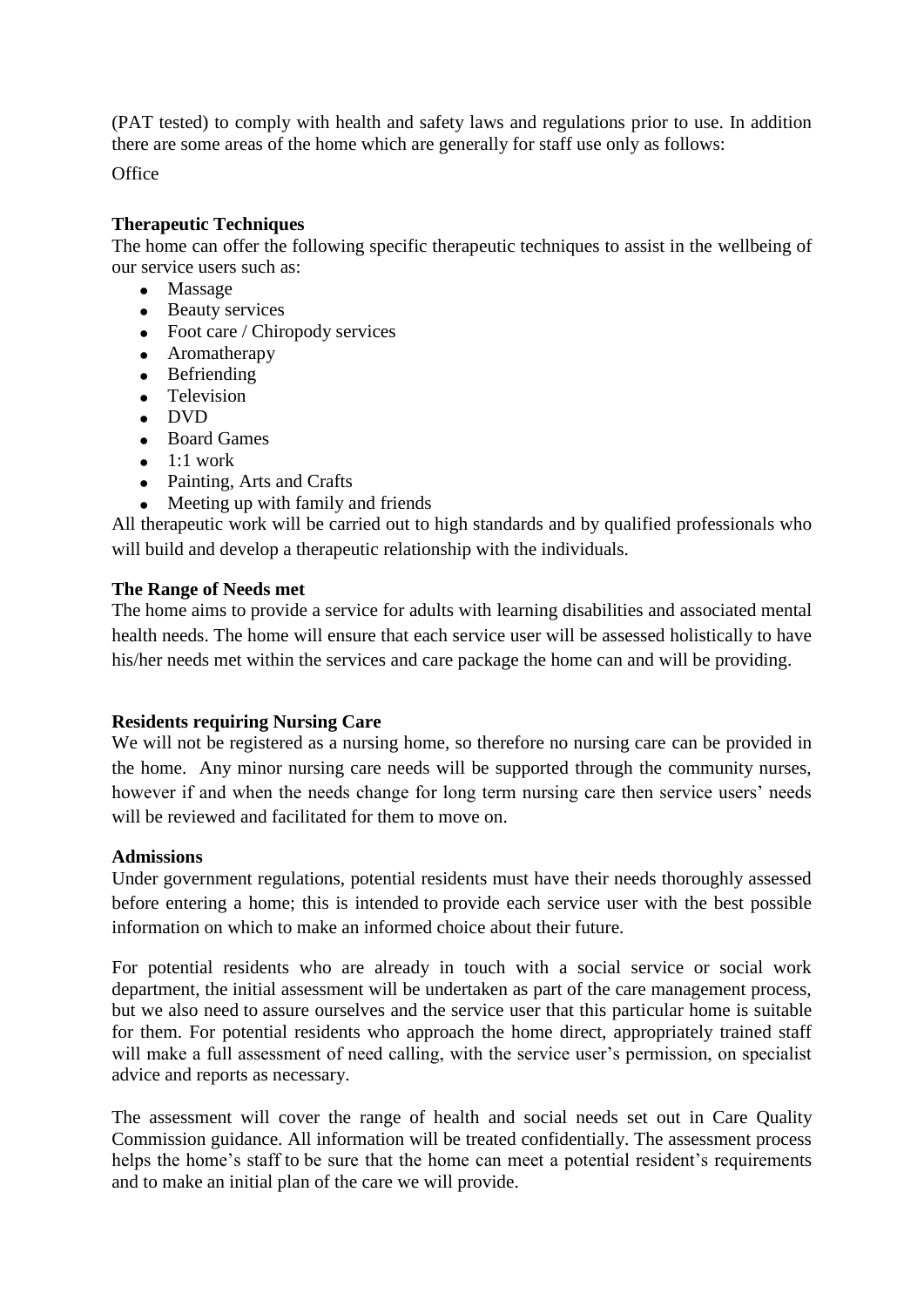We will provide prospective service users with as much information as possible about the home to help them make a decision about whether or not they want to live here. We offer the opportunity for a prospective resident to visit the home, join current residents for a meal and move in on a trial basis. The home would encourage you to have trail visits prior to you taking up full time placement so that you are happy with the service that you will be receiving and that you are fully satisfied with the home and your potential placement. We are happy for a prospective resident to involve their friends, family or other representatives in seeing the home and the care and facilities we can provide before making the final decision about admission.

If we feel the home is not suitable for a particular person we will try to give advice on how to look for help elsewhere.

### **Social Activities, Hobbies and Leisure Interests**

We try to make it possible for our residents to live their lives as fully as possible. In particular, we do the following:

- We aim as part of the assessment process to encourage potential residents to share with us as much information as possible about their social, cultural and leisure interests, as a basis for helping them during their period of residence in the home.
- We try to help residents to continue to enjoy as wide a range of individual and group activities and interests as possible both inside and outside the home, to carry on with existing hobbies, pursuits and relationships and to explore new avenues and experiences. All residents are entitled to use the dining room, the communal lounges, other sitting, circulating areas and the grounds of the home. Those who wish to may remain in their own rooms whenever they like. Residents are encouraged to personalise their own rooms with small items of furniture and other possessions and we try to follow individual preferences in matters of decoration and furnishings.
- We have regular weekly social activities that are organised by various clubs, both during the day and in the evenings which service users will participate in if they wish. We hope that friendships among residents will develop and that residents will enjoy being part of a community, but there is no compulsion on a resident to join in any of the communal social activities if they wish not to do so.
- We recognise that food and drink play an important part in the social life of the home. We try to provide a welcoming environment in the dining room and to ensure that meals are pleasant unhurried occasions providing opportunities for social interaction as well as nourishment. As far as possible we encourage residents to choose where they sit in the dining room however meals can be consumed in residents' own rooms if desired. Three full meals are provided each day, there is a regular changed menu for lunch and the evening meal and residents are always offered a choice at meals. We will cater for any special cultural, religious and therapeutic diets as advised by specialist staff and as agreed in each resident's care plan. Care staffs are available to provide discreet, sensitive and individual help with eating and drinking for those needing it. Snacks, hot and cold drinks are available at all times. We aim to make all of the food and drink we provide attractive, appealing and appetising and to mark special occasions and festivals.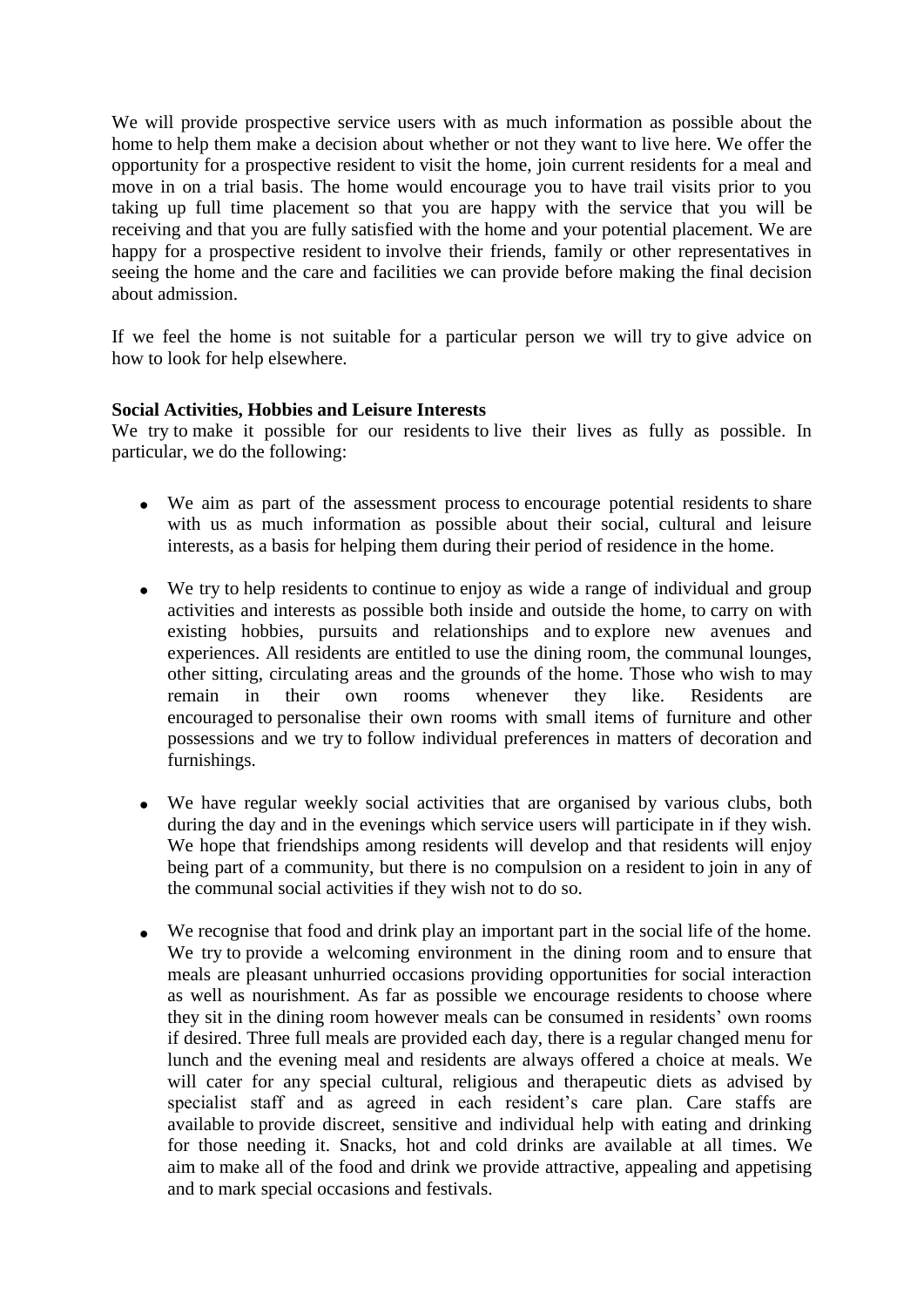- We try to ensure that the home is a real part of the local community, so in principle we encourage visitors to the home such as local councillors, members of parliament, representatives of voluntary organisations, students, school children and others. Naturally we respect the views of service users about whom they want to see or not to see.
- We recognise that risk-taking is a vital and often enjoyable part of life and of social activity and that some residents will wish to take certain risks despite or even because of their disability. We do not aim therefore to provide a totally risk-free environment though we take care to ensure that residents are not subjected to unnecessary hazards. When a service user wishes to take part in any activity which could involve risk, we will carry out a thorough risk assessment with that individual, involving if they so desire a relative, friend or representative and will agree and record action which will appropriately balance the factors involved. Such risk assessments will be regularly reviewed, with the participation of all parties, in the light of experience.
- For the benefit of all residents and staff, we have designated all the communal areas of the home as non-smoking including bedrooms. Residents who wish to smoke may smoke in the designated areas.
- We may make a charge associated with some social activities and services; where this applies, the details will be made clear to the service user in advance.
- Consulting service users about the way the home operates. We aim to give residents opportunities to participate in all aspects of life in the home. In particular, they are regularly consulted both individually and corporately about the way the home is run. You will have a regular residents' meetings to voice any concerns or compliments and there will be opportunities for residents to join staff meetings, policy groups and other forums, systems for involving residents in staff selection, menu planning, reviews of policies, etc and arrangements for surveys of user satisfaction. Our objective is always to make the process of managing and running the home as transparent as possible, and to ensure that the home has an open, positive and inclusive atmosphere.

### **Consultation with Residents and their Representatives**

We try to consult users as fully as possible about all aspects of the operation of the home and the care provided. In particular, the residents will have a 6 weekly Service User's meeting where they can discuss any issues or concerns relating to the running of the home or people working or living in the home. A member of staff will be available if needed to help assist the Service Users meetings. The home will also consult with the Service Users regarding any implantations of new policies or documents and a 6 monthly quality assurance audit will be carried out with the service user's to get constant feedback on how to improve the service .

#### **Rights**

We place the rights of our residents who use our services at the forefront of our philosophy of care. We seek to advance these rights in all aspects of the environment and the services we provide and to encourage our residents to exercise their rights to the full.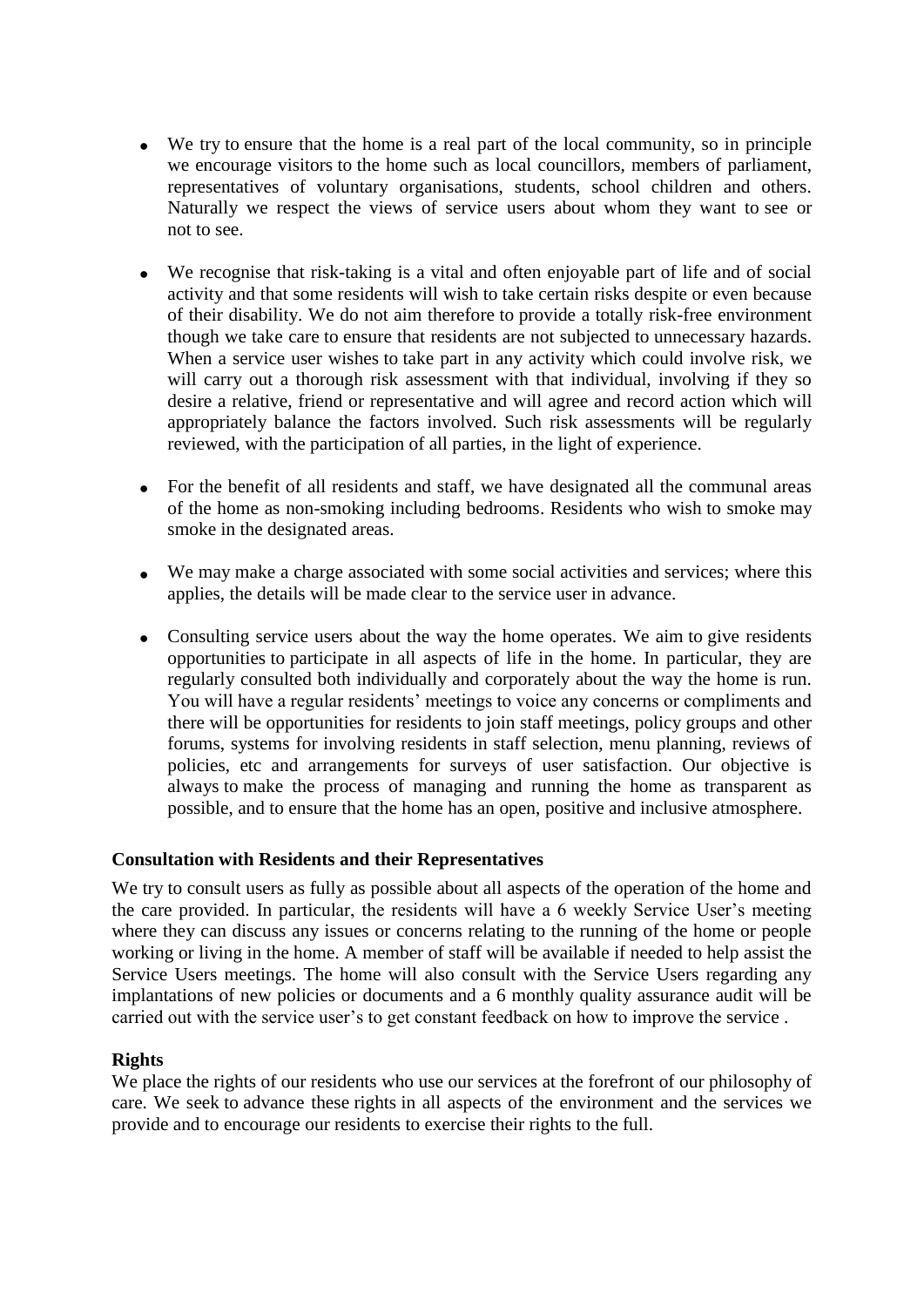# **Civil Rights**

Having disabilities and residing in a home can act to deprive our residents/people who use our services of their rights as citizens. We therefore work to maintain our service users' place in society as fully participating and benefiting citizens in the following ways:

- Ensuring that residents have the opportunity to vote in elections and to brief themselves fully on the democratic options
- Preserving for residents full and equal access to all elements of the National Health Service
- Helping residents to claim all appropriate welfare benefits and social services
- Assisting residents' access to public services such as libraries, further education and lifelong learning
- Facilitating residents in contributing to society through volunteering, helping each other and taking on roles involving responsibility within and beyond the home.

# **Privacy**

We recognise that life in a communal setting and the need to accept help with personal tasks are inherently invasive of a resident's ability to enjoy the pleasure of being alone and undisturbed. We therefore strive to retain as much privacy as possible for our residents in the following ways

- Giving help in intimate situations as discreetly as possible
- Helping residents to furnish and equip their rooms in their own style and to use them as much as they wish for leisure, meals and entertaining
- Offering a range of locations around the home for residents to be alone or with selected others
- Providing locks on residents' storage space, bedrooms and other rooms in which residents need at times to be uninterrupted
- Guaranteeing residents' privacy when using the telephone, opening and reading post and communicating with friends, relatives or advisors
- Ensuring the confidentiality of information the home holds about residents.

# **Dignity**

Disabilities quickly undermine dignity, so we try to preserve respect for the intrinsic value of those who use our services in the following ways:

- Treating each resident as a special and valued individual
- Helping residents to present themselves to others as they would wish through their own clothing, their personal appearance and their behaviour in public
- Offering a range of activities which enables each resident to express themselves as a unique individual
- Tackling the stigma from which our residents may suffer through age, disability or status
- Compensating for the effects of disabilities which residents may experience on their communication, physical functioning, mobility or appearance.

# **Independence**

We are aware that our residents/people who use our services have given up a good deal of their independence in entering a group living situation. We regard it as all the more important to foster our service users' remaining opportunities to think and act without reference to another person in the following ways: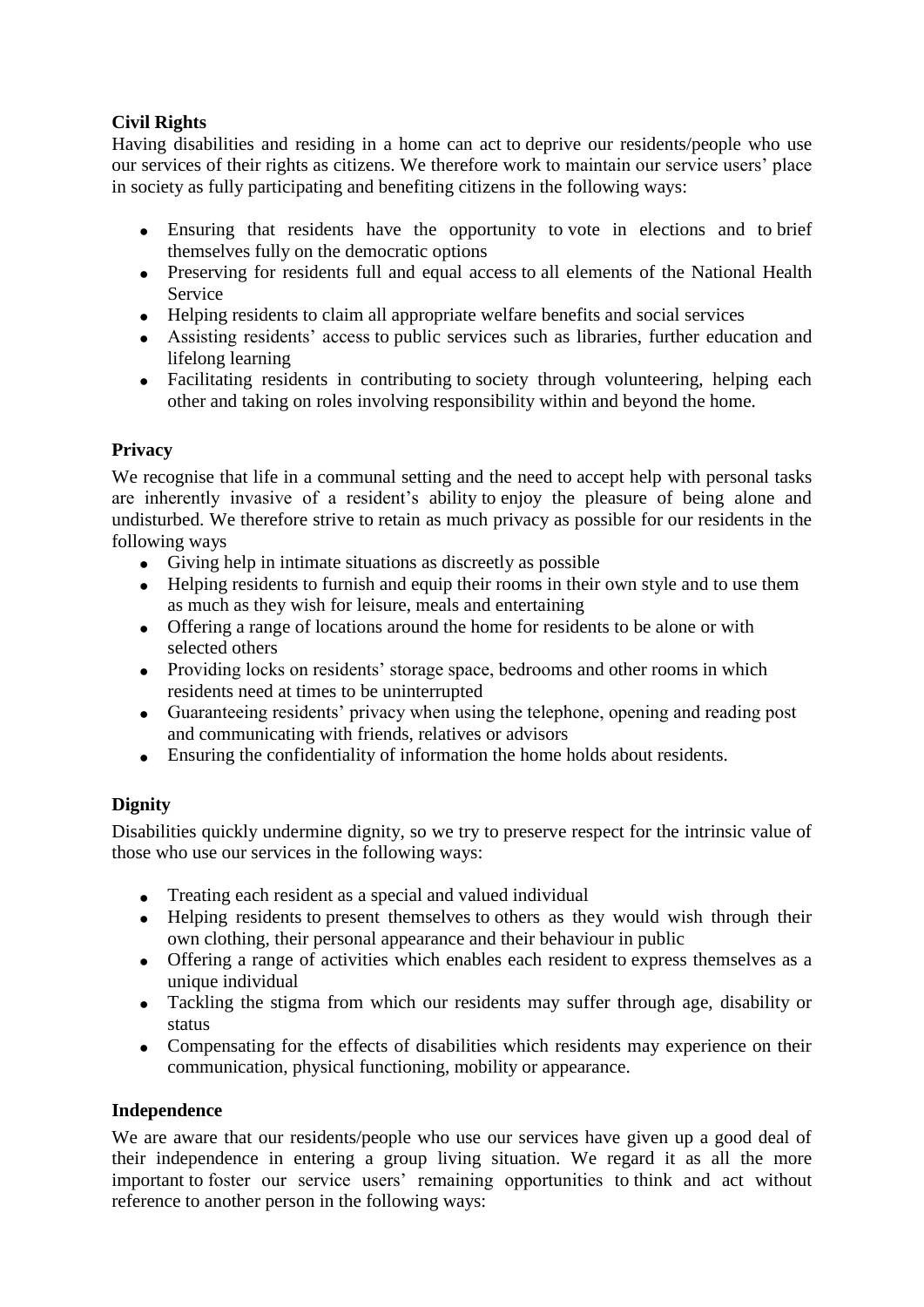- Providing as tactfully as possible human or technical assistance when it is needed
- Maximising the abilities our residents retain for self-care, for independent interaction with others, and for carrying out the tasks of daily living unaided
- Helping residents take reasonable and fully thought-out risks
- Promoting possibilities for residents to establish and retain contacts beyond the home
- Using any form of restraint on residents only in situations of urgency when it is essential for their own safety or the safety of others
- Encouraging residents to access and contribute to the records of their own care.

# **Security**

We aim to provide an environment and structure of support which responds to the need for security in the following ways:

- Offering assistance with tasks and in situations that would otherwise be perilous for residents
- Protecting residents from all forms of abuse and from all possible abusers
- Providing readily accessible channels for dealing with complaints by residents
- Creating an atmosphere in the home which residents experience as open, positive and inclusive.

# **Choice**

We aim to help our service users exercise the opportunity to select from a range of options in all aspects of their lives in the following ways:

- Providing meals which enable residents as far as possible to decide for themselves where, when and with whom they consume food and drink of their choice
- Offering residents a wide range of leisure activities from which to choose
- Enabling residents to manage their own time and not be dictated to set communal timetables
- Avoiding wherever possible treating residents as a homogeneous group
- Respecting individual, unusual or eccentric behaviour in residents
- Retaining maximum flexibility in the routines of the daily life of the home.

# **Fulfilment**

We want to help our service users to realise personal aspirations and abilities in all aspects of their lives. We seek to assist this in the following ways:

- Informing ourselves as fully as each resident wishes about their individual histories and characteristics
- Providing a range of leisure and recreational activities to suit the tastes and abilities of all residents, and to stimulate participation
- Responding appropriately to the personal, intellectual, artistic and spiritual values and practices of every resident
- Respecting our residents' religious, ethnic and cultural diversity
- Helping our residents to maintain existing contacts and to make new liaisons, friendships, and personal or sexual relationships if they wish
- Attempting always to listen and attend promptly to any resident's desire to communicate at whatever level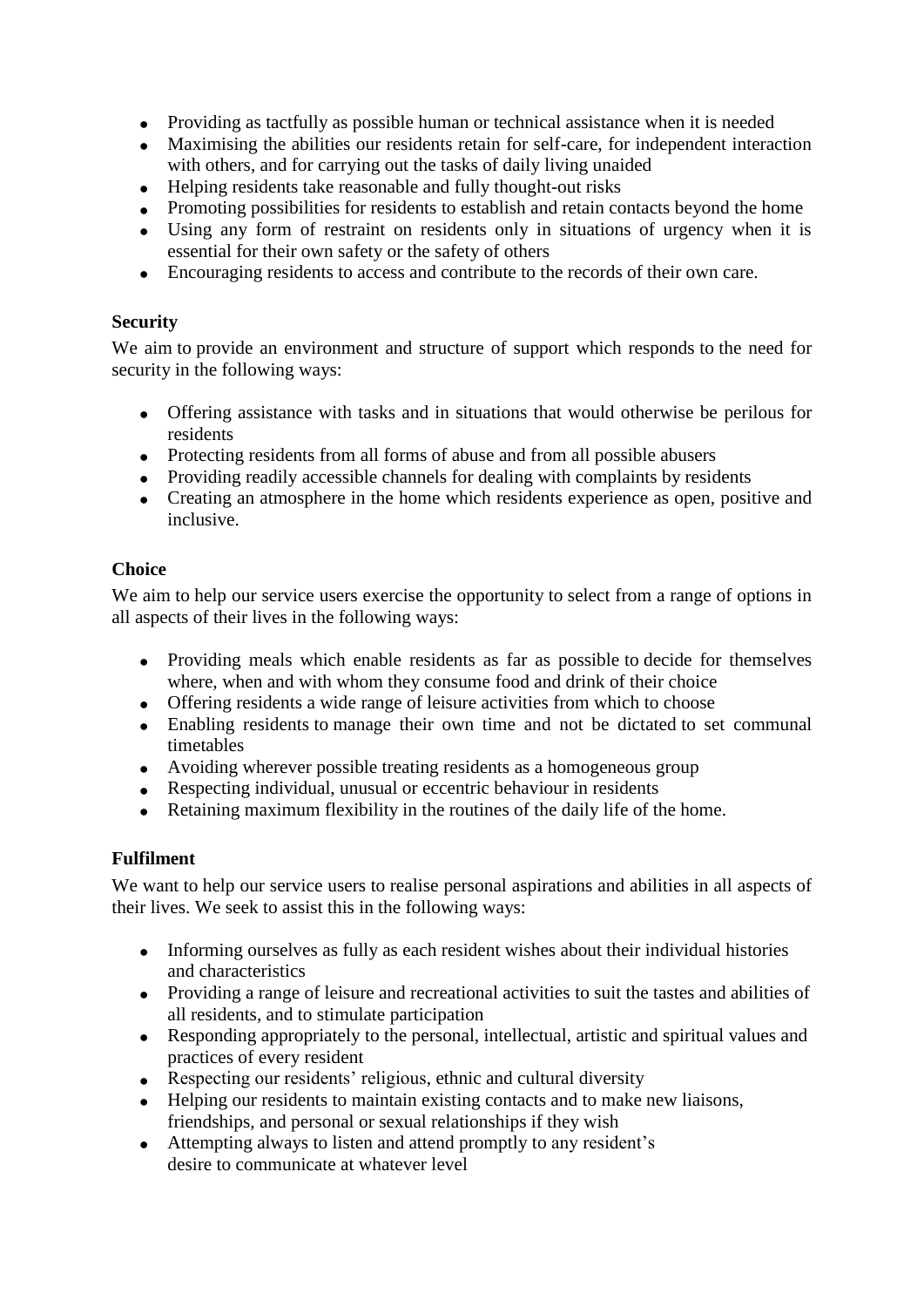# **Diversity**

We aim to demonstrate that we welcome and celebrate the diversity of people in our community and in this home. We try to do this in the following ways:

- Positively communicating to our residents that their diverse backgrounds enhance the life of the home
- Respecting and providing for the ethnic, cultural and religious practices of residents
- Outlawing negatively discriminatory behaviour by staff and others
- Accommodating individual differences without censure
- Helping residents to celebrate events, anniversaries and festivals which are important to them

# **Quality Care**

We wish to provide the highest quality of care and to do this we give priority to a number of areas relating to the operation of the home and the services we provide.

# **Choice of Home**

We recognise that every prospective resident should have the opportunity to choose a home which suits their needs and abilities. To facilitate that choice and to ensure that our residents know precisely what services we offer, we will do the following:

- Provide detailed information on the home by publishing a statement of purpose and a detailed service user guide/information about the home
- Give each resident a contract or a statement of terms and conditions specifying the details of the relationship
- Ensure that every prospective resident has their needs expertly assessed before a decision on admission is taken
- Demonstrate to every person about to be admitted to the home that we are confident that we can meet their needs as assessed
- Offer introductory visits to prospective residents and avoid unplanned admissions except in cases of emergency.

# **Personal and Health Care**

We draw on expert professional guidelines for the services the home provides. In pursuit of the best possible care we will do the following.

- Produce with each resident, regularly update and thoroughly implement a service user plan of care, based on an initial and then continuing assessment
- Seek to meet or arrange for appropriate professionals to meet the health care needs of each resident
- Establish and carry out careful procedures for the administration of residents' medicines
- Take steps to safeguard residents' privacy and dignity in all aspects of the delivery of health and personal care
- Treat with special care residents who are dying, and sensitively assist them and their relatives at the time of death.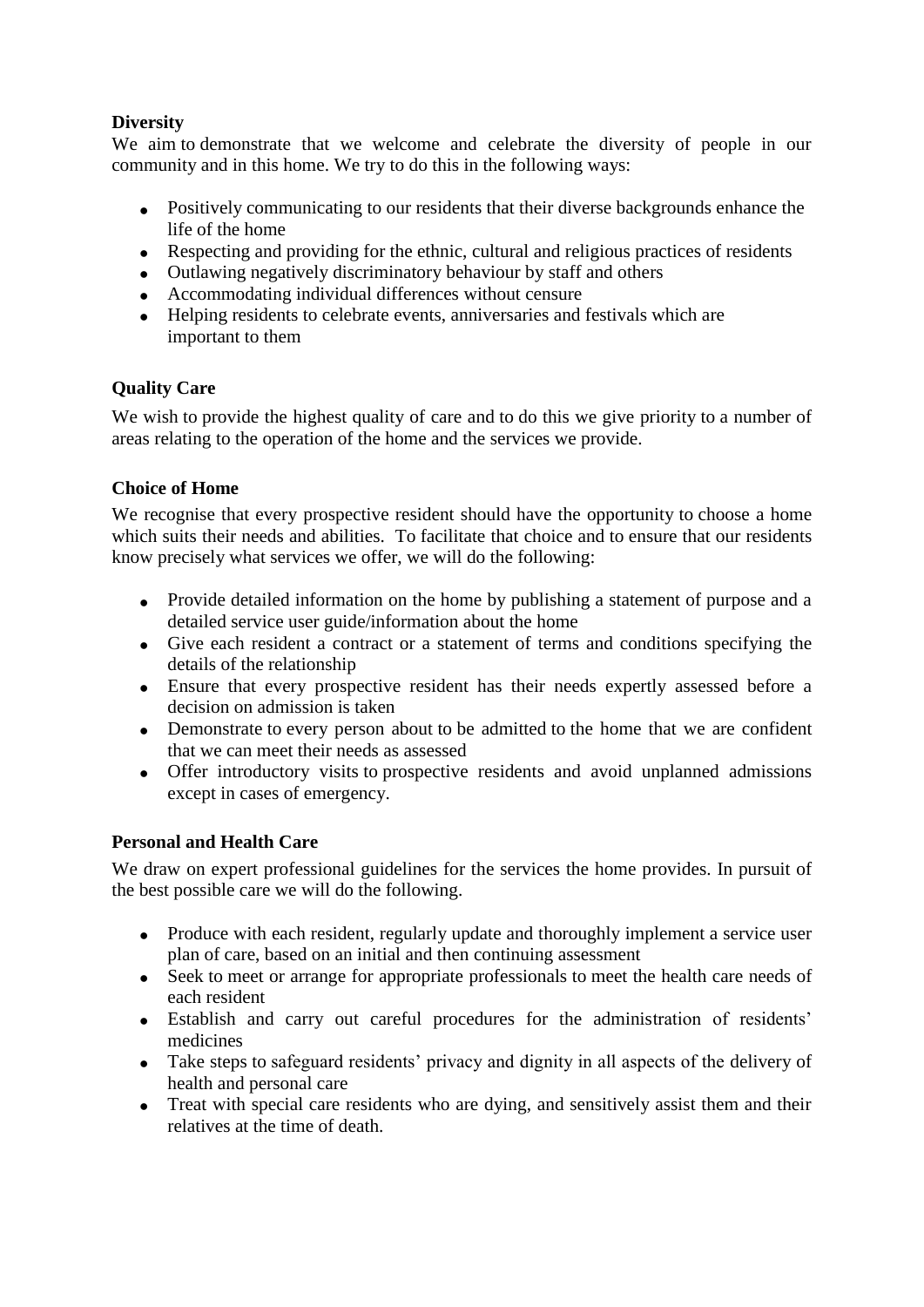# **Lifestyle**

It is clear that service users may need care and help in a range of aspects of their lives. To respond to the variety of needs and wishes of service users, we will do the following:

- Aim to provide a lifestyle for a resident which satisfies their social, cultural, religious and recreational interests and needs
- Help residents to exercise choice and control over their lives
- Provide meals which constitute a wholesome, appealing and balanced diet in pleasing surroundings and at times convenient to residents.

# **Arrangements for Religious Observances**

Residents who wish to practise their religion will be given every possible help and facility. In particular we will do the following:

- We will try to arrange transport for residents to any local place of worship if required
- If asked to we will make contact with any local place of worship on a service user's behalf. We can usually arrange for a minister or a member of the relevant congregation to visit a service user who would like this
- In the public areas of the home we will celebrate the major annual Religious festivals for all the different faiths our service users worship and believe in. Service Users have the opportunity to participate or not as they wish.

# **The Environment**

The physical environment of the home is designed for residents' convenience and comfort. In particular, we will do the following:

- Maintain the buildings and grounds in a safe condition
- Make detailed arrangements for the communal areas of the home to be safe and comfortable
- Supply toilet, washing and bathing facilities suitable for the residents for whom we care
- Arrange for specialist equipment to be available to maximise residents' independence
- Provide individual accommodation to a high standard
- See that residents have safe, comfortable bedrooms, with their own possessions around them
- Ensure that the premises are kept clean, hygienic and free from unpleasant odours, with systems in place to control the spread of infection.

# **Fire precautions, associated Emergency Procedures and Safe Working Practices**

All residents are made aware of the action to be taken in the event of a fire or other emergency and copies of the home's fire safety policy and procedures are available on request. The home conforms to all relevant government guidance on promoting and protecting the health, safety and welfare of service users and staff. Weekly health and safety checks are carried out.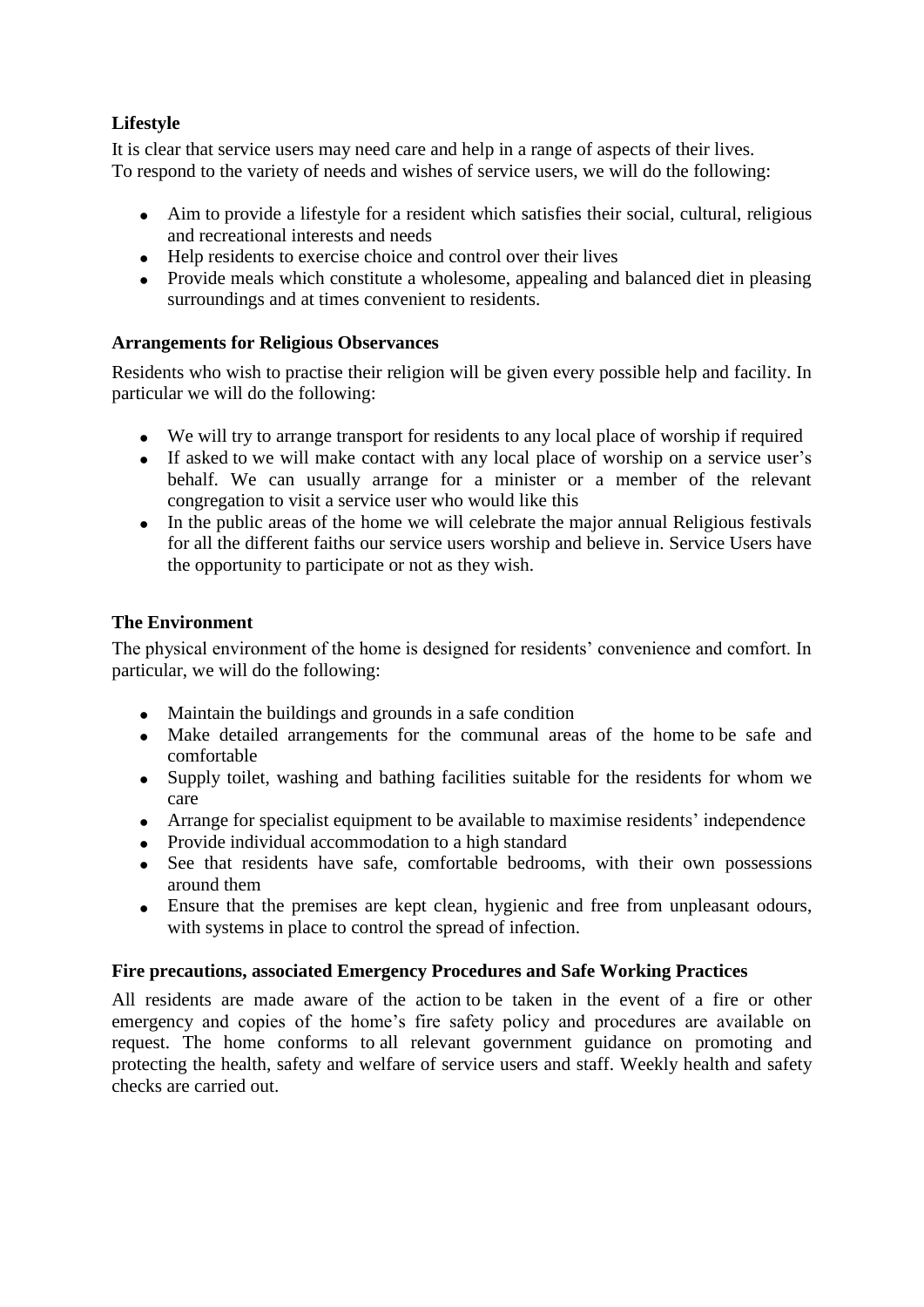### **Relatives, Friends and Representatives**

- Residents are given every possible help to maintain the links they wish to retain with their families and friends outside the home, but can choose whom they see and when and where
- If a resident wishes, their friends and relatives are welcome to visit at any time convenient to the resident and to become involved in daily routines and activities
- Visitors are welcome to the home at any time as long as the person they are visiting have consented to their visit and any guest that wish to stay overnight will need to make arrangements with the home to ensure that the home would be able to accommodate you
- If a resident wishes to be represented in any dealings with the home by a nominated friend, relative, professional person or advocate, we will respect their wishes and offer all necessary facilities.

### **Staffing**

We are aware that the home's staff will always play a very important role in residents' welfare. To maximise this contribution, we will do the following:

- Employ staff in sufficient numbers and with the relevant mix of skills to meet residents' needs
- We will try to provide staff from ethnic minority groups to meet the needs of the any individuals who may have a cultural and diverse need due to English not being there first spoken language
- Provide at all times an appropriate number of staff with qualifications in health and social care
- Observe recruitment policies and practices which both respect equal opportunities and protect residents' safety and welfare
- Ensure all newly recruited staff are fully vetted and DBS checked prior to taking up employment
- Offer our staff a range of training which is relevant to their induction, foundation experience and further personal development.

# **The Underpinning Elements**

A series of themes both cut across and underpin the aims we have relating to the rights of residents and quality care.

### **Focus on Service Users**

We want everything we do in the home to be driven by the needs, abilities and aspirations of our residents, not by what staff, management or any other group would desire. We recognise how easily this focus can slip and we will remain vigilant to ensure that the facilities, resources, policies, activities and services of the home remain resident-led.

### **Fitness for Purpose**

We are committed to achieving our stated aims and objectives and we welcome the scrutiny of our service users and their representatives.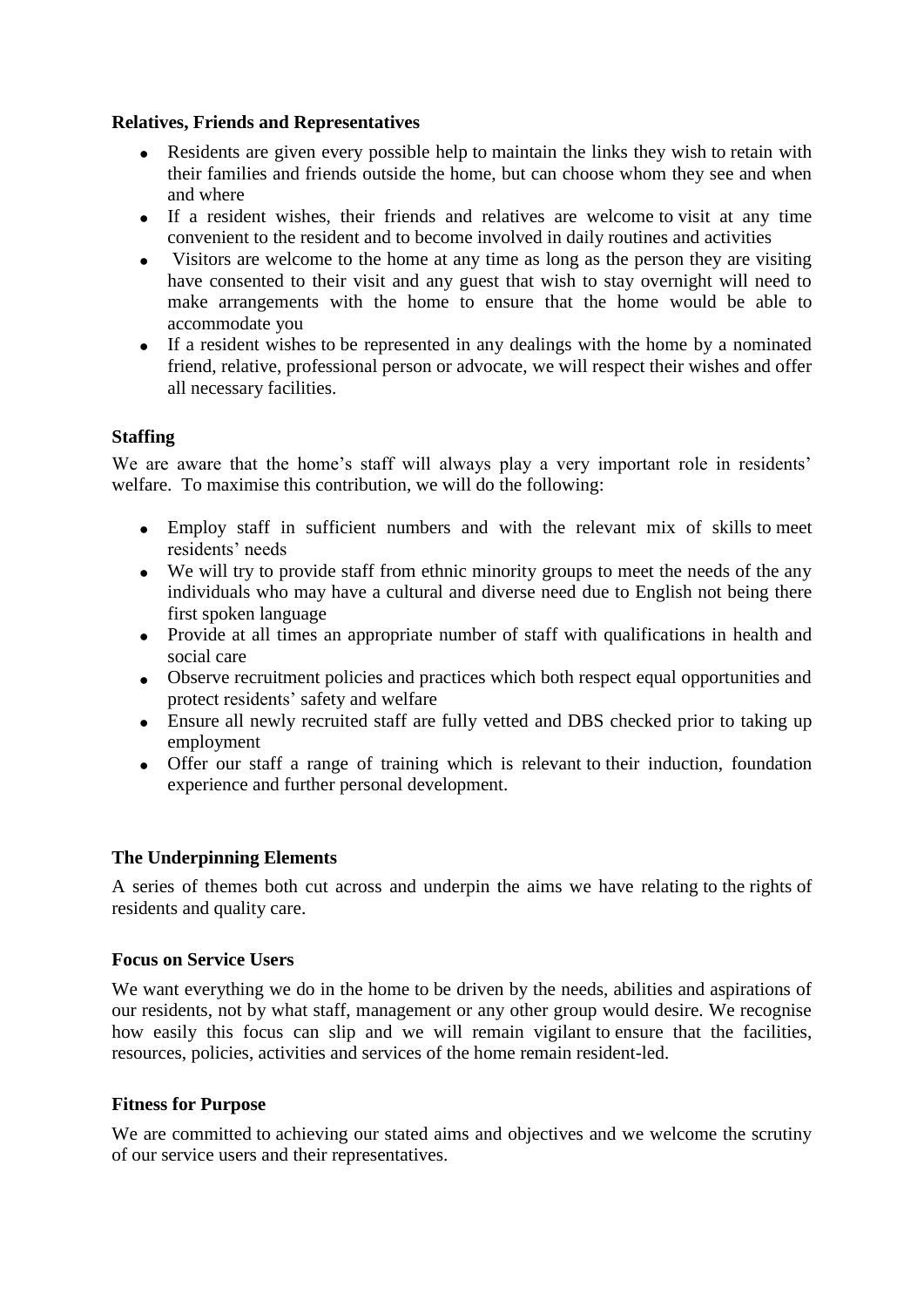## **Comprehensiveness**

We aim to provide a total range of care in collaboration with all appropriate agencies, to meet the overall personal and health care needs and preferences of our residents.

### **Meeting assessed need**

The care we provide is based on the thorough assessment of needs and the systematic and continuous planning of care for each resident.

# **Quality Services**

We are aiming for a progressive improvement in the standards of training at all levels of our staff and management.

### **Management and Administration**

We know that the leadership of the home is critical to all its operations. To provide leadership of the quality required, we will do the following:

- Always engage as registered manager a person who is qualified, competent and experienced for the task
- Aim for a management approach which creates an open, positive and inclusive atmosphere
- Install and operate effective quality assurance and quality monitoring systems
- Work to accounting and financial procedures that safeguard residents' interests
- Offer residents appropriate assistance in the management of their personal finances
- Supervise all staff and voluntary workers regularly and carefully
- Keep up-to-date and accurate records on all aspects of the home and its residents
- Ensure that the health, safety and welfare of residents and staff are promoted and protected.

# **The Management's Qualifications and Experience**

The relevant qualifications and experience of Mr V.R. Loganathan (registered provider) are as follows:

(RMNH) – has over 35 years' experience of working within social care and the field of learning disability and mental health in both the NHS and the Private sector. DMS (Dipolma in Management Studies).

The relevant qualifications and experience of Mrs. Letchmi Loganathan (registered manager] are as follows:

(RMA) – has over 30 years' experience working within social care and the field of learning disability and mental health in the NHS, Voluntary and Private sector.

### **The Home's Staff**

The home's total staff establishment will have duties involving direct care for service users. The home will have appropriate numbers of staff to assist with the daily care of the service users and the appropriate 1:1 staff if needed. The relevant qualifications and experience of the care staff will be as follows:

- NVO level 2 or 3 Health and Social Care.
- QCF level 2 or 3 in Health and Social Care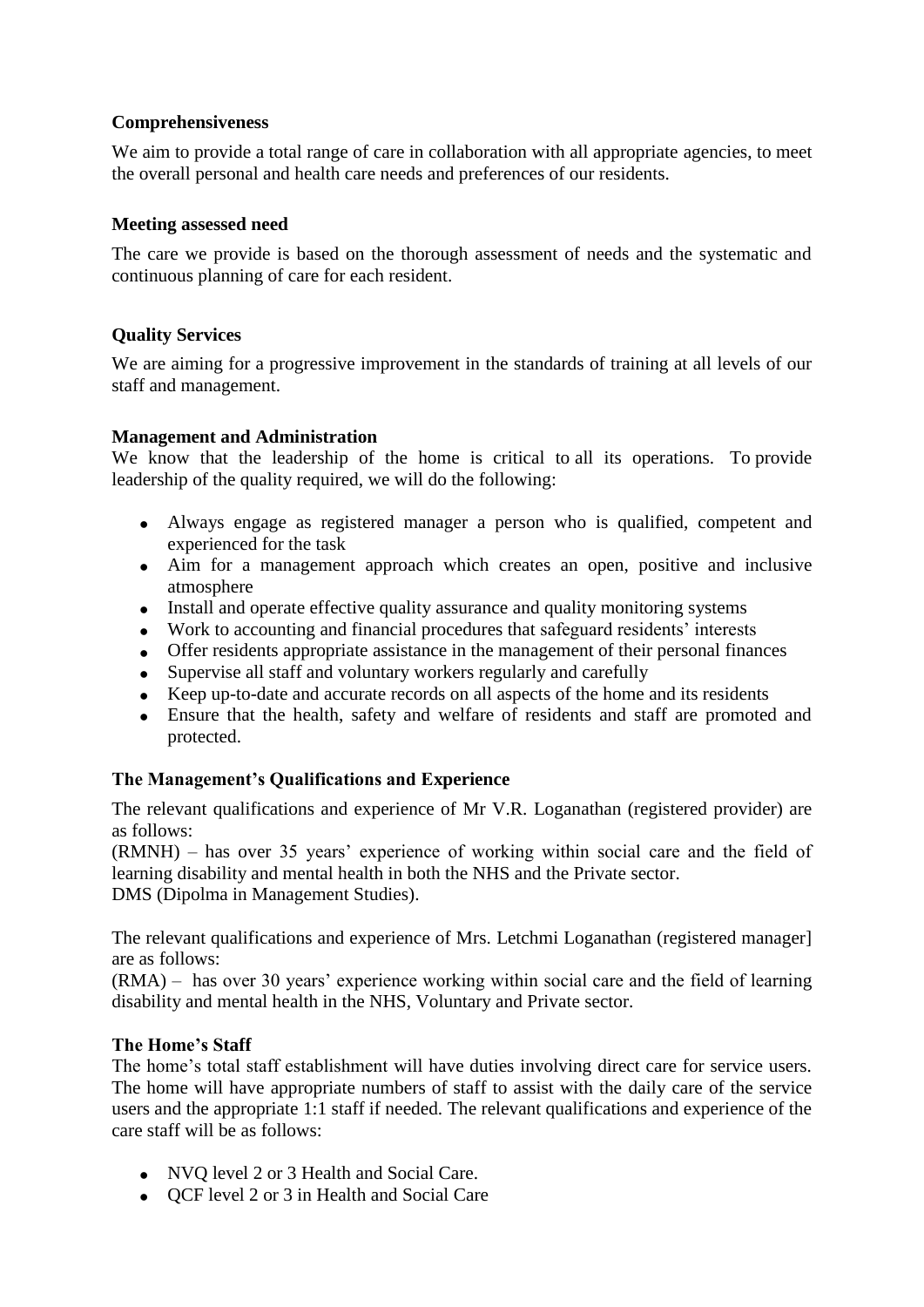- OCF level 2 or 3 in Learning Disabilities
- Specialist training- Medication, Autism, Epilepsy, Diabetes and Person Centred Care.
- First Aid at work
- All staff will have a CDP (continuous development plan) which will be reviewed regularly at supervisions and appraisals to ensure that they achieve the necessary qualifications and skills to enable them to provided excellent customer care.
- All staff will have/gain the necessary skills and qualifications to enable them to do their work.

# **The Organisational Structure of the Home**

The home operates the following organisational structure:

Senior Management/Provider – Mr.Vyramuthu Loganathan Registered Manager – Mrs. Letchmi Loganathan Director of Finance – Mr. Sathian Loganthan Director of Human Resources – Mrs. Asha Myuran The home will have the following staff team: 1 Registered Manager 1 Deputy Manager

2 Project Workers per shift (additional staff will be allocated if needed according to the needs of the individual)

1 Project Worker per night shift (awake night staff) and / or sleep-in staff if necessary.

- All staff will have an annual appraisal.
- All staff will have on-going support and supervision.
- All staff will have continuous training and developmental needs identified and will be sent for refresher courses and any identified specialist courses required.

### **Concerns, Complaints and Protection**

Despite everything that we do to provide a secure environment, we know that residents may become dissatisfied from time to time and may even suffer abuse inside or outside the home and the resident or their relative may wish to raise a concern or make a formal complaint. We want Residents and their relatives to know that they should always feel free to raise their concerns to tackle such problems we will do the following:

- Provide and when necessary, operate a simple, clear and accessible complaints procedure
- Take all necessary action to protect residents' legal rights
- Ensure that all our service users are aware of advocacy services and have access to an advocate to help and assist them when needed
- Make all possible efforts to protect residents from every sort of abuse and from the various possible abusers.

It is hoped that a discussion with the Manager / Deputy Manager will resolve the issue. We may however need to carry out an investigation; if this is the case then we will contact the necessary parties again within 28 days with the result of our investigation and what action we intend to take.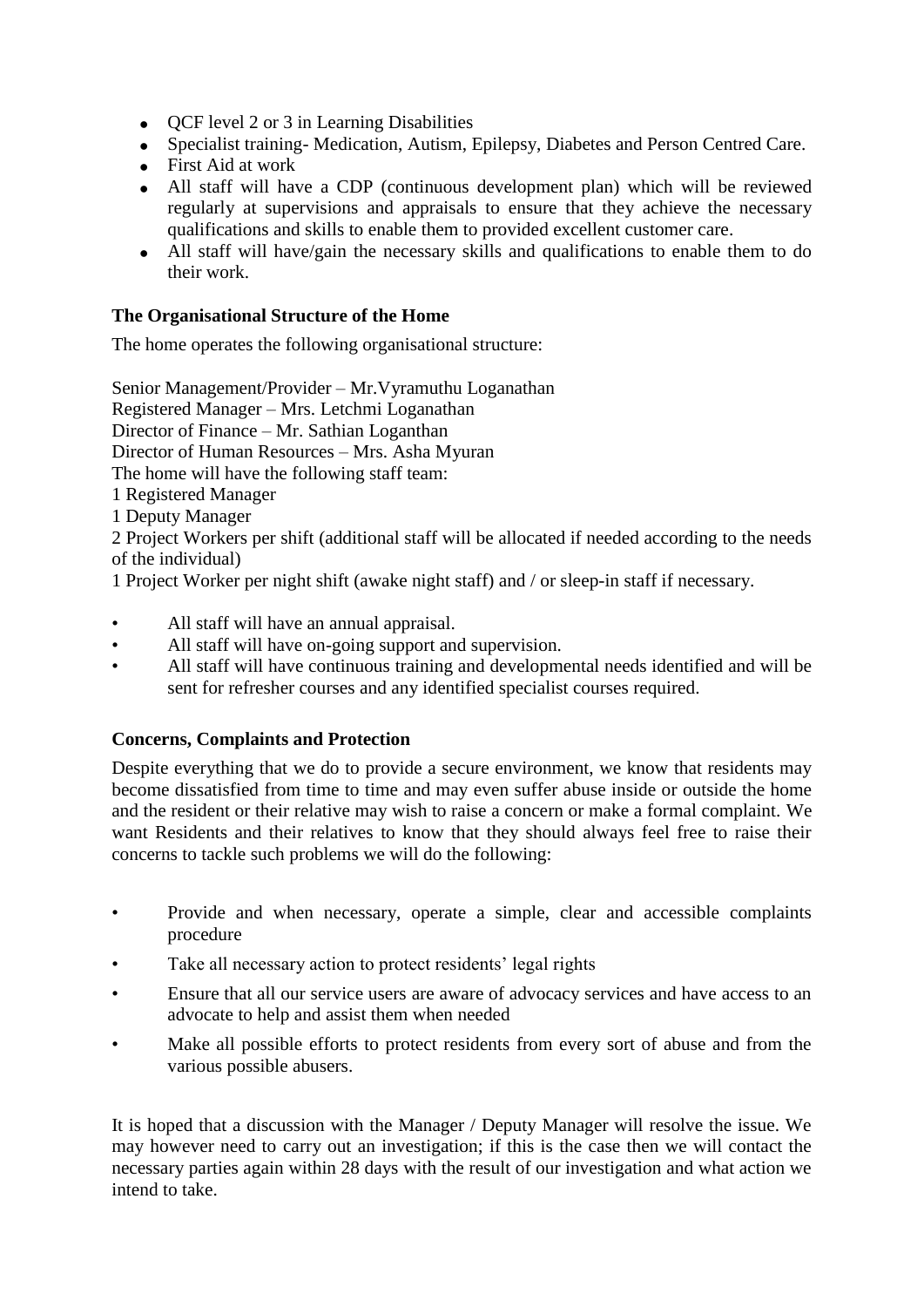**In the first instance we would advise the Home Manager or Deputy Manager is contacted. If a concern is not resolved by the Management team, then it is recommended that the Proprietors be contacted. If a satisfactory outcome is not achieved, the individual(s) lodging the complaint are invited to contact the relevant local placing authority. Should the complainant remain unsatisfied with the response from the home / organisation they are invited to contact the Care Quality Commission and the complaints Ombudsman at the following address;**

**YOUR ORDER OF COMPLAINT SHOULD BE ADDRESSED IN THE FOLLOWING ORDER AS LISTED BELOW:**

#### **1. Letchmi Loganathan**

**Manager**

Satash Community Care Project Limited 51 Mollands Lane South Ockendon Essex RM15 6DJ **Tele: 01708 - 851189 or (07957869620) mobile**

Email: [letchmi@satashcommunitycare.com](mailto:letchmi@satashcommunitycare.com)  [contact@satashcommunitycare.com](mailto:contact@satashcommunitycare.com)

#### **2. Mr. V. Loganathan**

**Director of Operations**  Satash Community Care Project Limited 51 Mollands Lane South Ockendon Essex RM15 6DJ **Tele: 01708-851189 or (07956377298) mobile**

Email: [logan@satashcommunitycare.com](mailto:logan@satashcommunitycare.com) [contact@satashcommunitycare.com](mailto:contact@satashcommunitycare.com)

### **3. The local placing authority who placed you at Satash Community Care**

# **4. Care Quality Commission (CQC)**

National Correspondence **Citygate** Gallowgate Newcastle Upon Tyne NE1 4WH **Tele: 03000 616161 or 01223 771 300 Fax: 03000 616171** Email: [enquiries.eastern@cqc.org.uk](mailto:enquiries.eastern@cqc.org.uk) or [enquiries@cqc.org.uk](mailto:enquiries@cqc.org.uk)